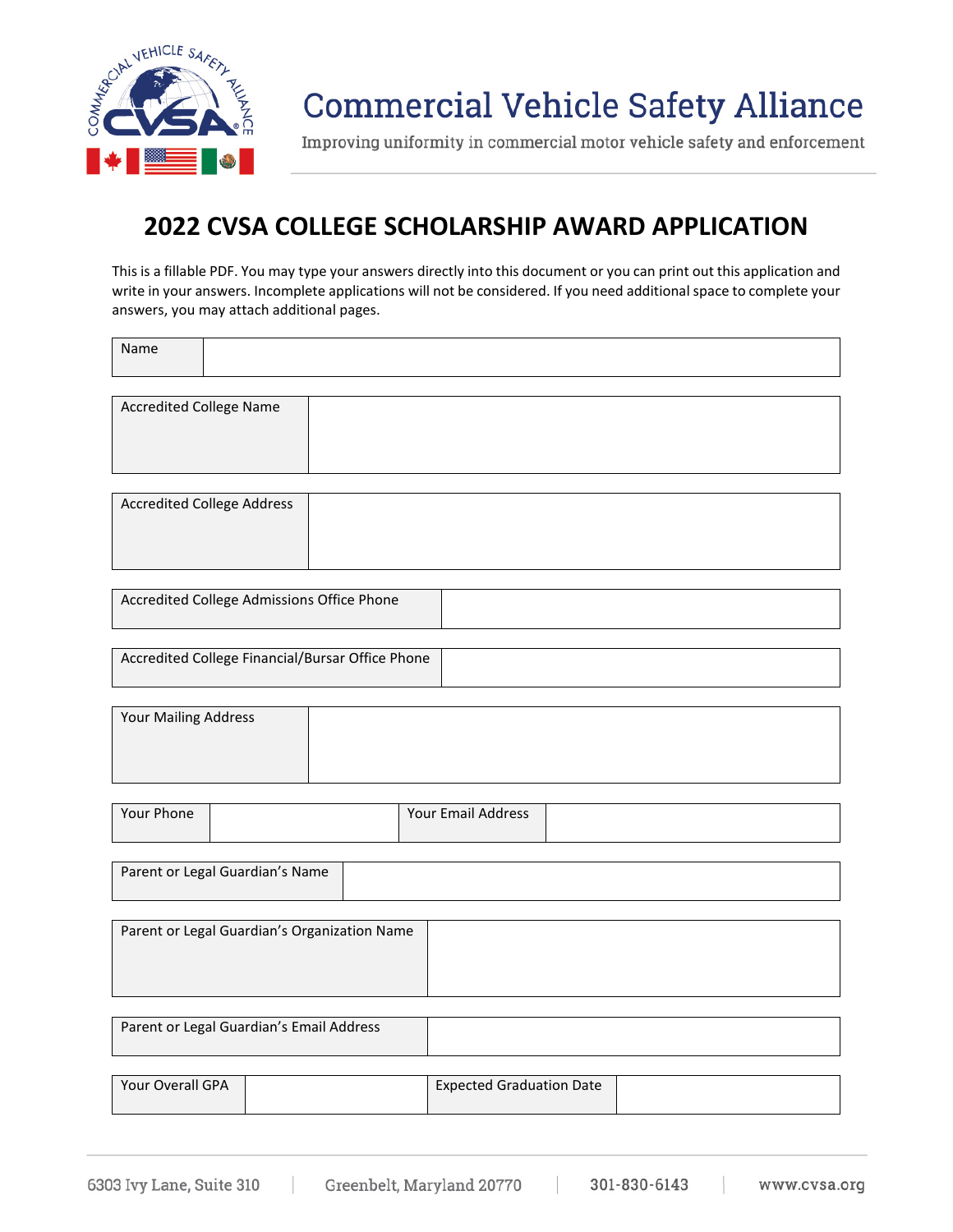Honors

Extracurricular Activities/Sports

2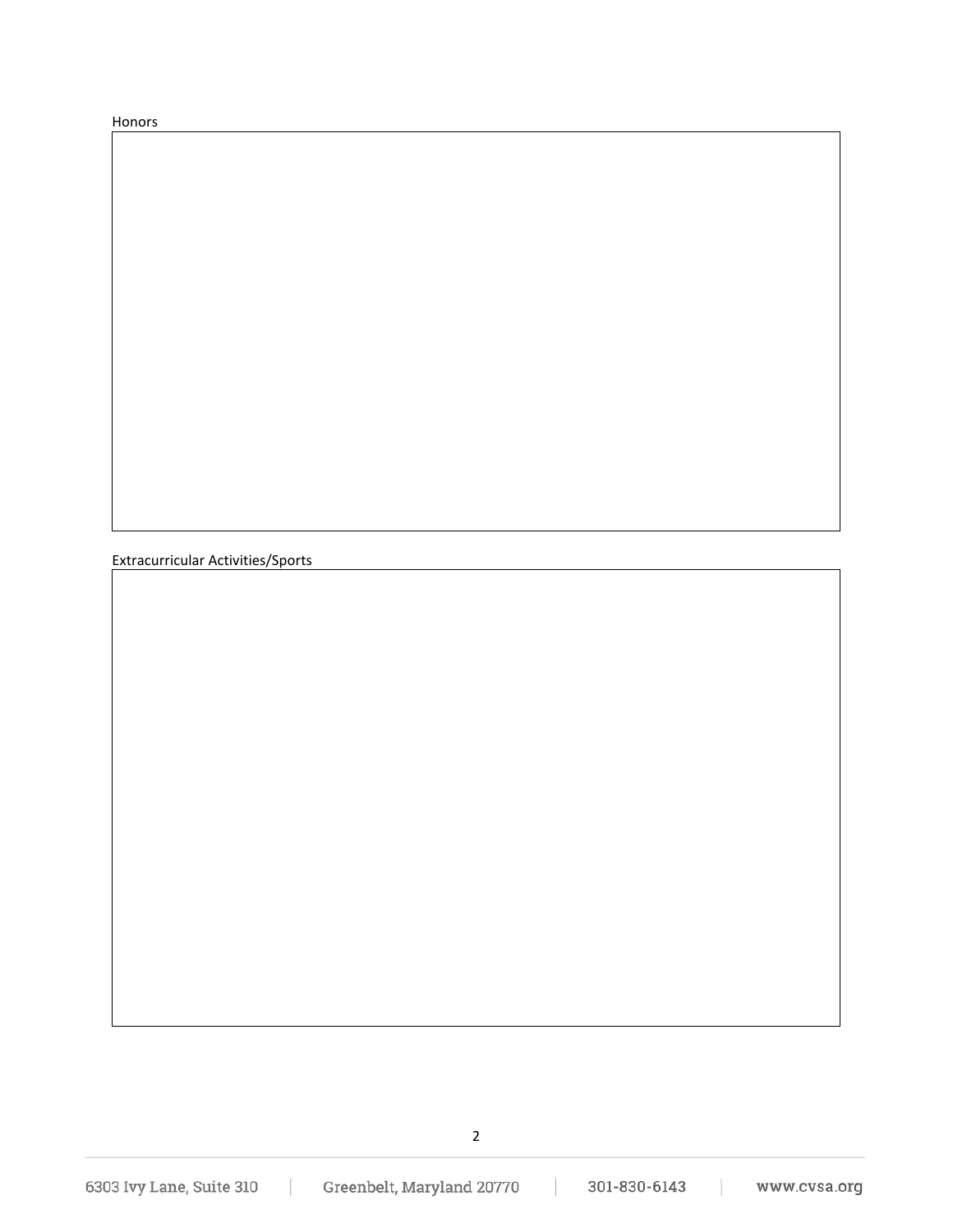Volunteer Work/Jobs

Community Involvement

3